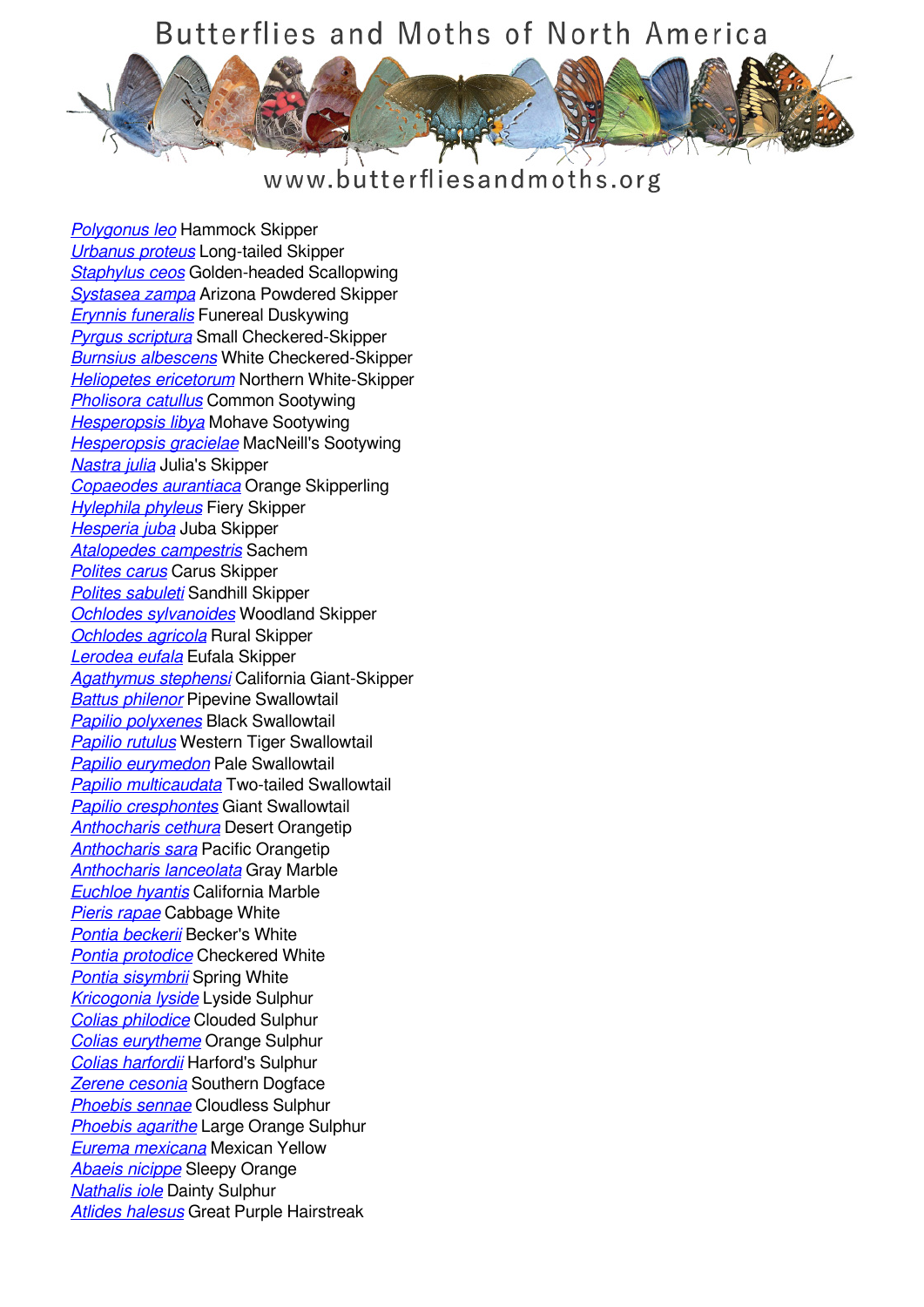## Butterflies and Moths of North America

*[Callophrys affinis](/species/Callophrys-affinis)* Western Green Hairstreak *[Callophrys dumetorum](/species/Callophrys-dumetorum)* Coastal Green Hairstreak

*Calicphrys grynews* Juniper Hairstreak<br>Callophrys augusticus Brown Eltin *<u>hrys augustinus</u>* **Brown Elfin** 

*[Chlorostrymon simaethis](/species/Chlorostrymon-simaethis)* Silver-banded Hairstreak *[Strymon melinus](/species/Strymon-melinus)* Gray Hairstreaky . butterflies and moths.org *[Strymon istapa](/species/Strymon-istapa)* Mallow Scrub-Hairstreak *[Ministrymon leda](/species/Ministrymon-leda)* Leda Ministreak *[Leptotes marina](/species/Leptotes-marina)* Marine Blue *[Brephidium exilis](/species/Brephidium-exilis)* Western Pygmy-Blue *[Glaucopsyche lygdamus](/species/Glaucopsyche-lygdamus)* Silvery Blue *[Philotiella speciosa](/species/Philotiella-speciosa)* Small Dotted-Blue *[Euphilotes bernardino](/species/Euphilotes-bernardino)* Bernardino Dotted-Blue *[Euphilotes enoptes](/species/Euphilotes-enoptes)* Pacific Dotted-Blue *[Hemiargus ceraunus](/species/Hemiargus-ceraunus)* Ceraunus Blue *[Echinargus isola](/species/Echinargus-isola)* Reakirt's Blue *[Plebejus acmon](/species/Plebejus-acmon)* Acmon Blue *[Calephelis nemesis](/species/Calephelis-nemesis)* Fatal Metalmark *[Calephelis wrighti](/species/Calephelis-wrighti)* Wright's Metalmark *[Apodemia palmeri](/species/Apodemia-palmeri)* Palmer's Metalmark *[Libytheana carinenta](/species/Libytheana-carinenta)* American Snout *[Danaus plexippus](/species/Danaus-plexippus)* Monarch *[Danaus gilippus](/species/Danaus-gilippus)* Queen *[Agraulis vanillae](/species/Agraulis-vanillae)* Gulf Fritillary *[Euptoieta claudia](/species/Euptoieta-claudia)* Variegated Fritillary *[Euptoieta hegesia](/species/Euptoieta-hegesia)* Mexican Fritillary *[Limenitis archippus](/species/Limenitis-archippus)* Viceroy *[Adelpha californica](/species/Adelpha-californica)* California Sister *[Myscelia cyananthe](/species/Myscelia-cyananthe)* Blackened Bluewing *[Chlosyne leanira](/species/Chlosyne-leanira)* Leanira Checkerspot *[Chlosyne californica](/species/Chlosyne-californica)* California Patch *[Chlosyne lacinia](/species/Chlosyne-lacinia)* Bordered Patch *[Chlosyne acastus](/species/Chlosyne-acastus)* Sagebrush Checkerspot *[Chlosyne gabbii](/species/Chlosyne-gabbii)* Gabb's Checkerspot *[Dymasia dymas](/species/Dymasia-dymas)* Tiny Checkerspot *[Phyciodes phaon](/species/Phyciodes-phaon)* Phaon Crescent *[Phyciodes tharos](/species/Phyciodes-tharos)* Pearl Crescent *[Euphydryas chalcedona](/species/Euphydryas-chalcedona)* Chalcedon Checkerspot *[Junonia coenia](/species/Junonia-coenia)* Common Buckeye *[Nymphalis antiopa](/species/Nymphalis-antiopa)* Mourning Cloak *[Nymphalis californica](/species/Nymphalis-californica)* California Tortoiseshell *[Vanessa virginiensis](/species/Vanessa-virginiensis)* American Lady *[Vanessa cardui](/species/Vanessa-cardui)* Painted Lady *[Vanessa annabella](/species/Vanessa-annabella)* West Coast Lady *[Vanessa atalanta](/species/Vanessa-atalanta)* Red Admiral *[Hemileuca electra](/species/Hemileuca-electra)* Electra buckmoth *[Hemileuca hualapai](/species/Hemileuca-hualapai)* Hualapai buckmoth *[Antheraea polyphemus](/species/Antheraea-polyphemus)* Polyphemus moth *[Smerinthus cerisyi](/species/Smerinthus-cerisyi)* One-eyed sphinx *[Pachysphinx occidentalis](/species/Pachysphinx-occidentalis)* Big poplar sphinx *[Smerinthus saliceti](/species/Smerinthus-saliceti)* Salicet sphinx *[Manduca quinquemaculata](/species/Manduca-quinquemaculata)* Five-spotted hawkmoth *[Manduca rustica](/species/Manduca-rustica)* Rustic sphinx *[Manduca sexta](/species/Manduca-sexta)* Carolina sphinx *[Euproserpinus phaeton](/species/Euproserpinus-phaeton)* Phaeton primrose sphinx